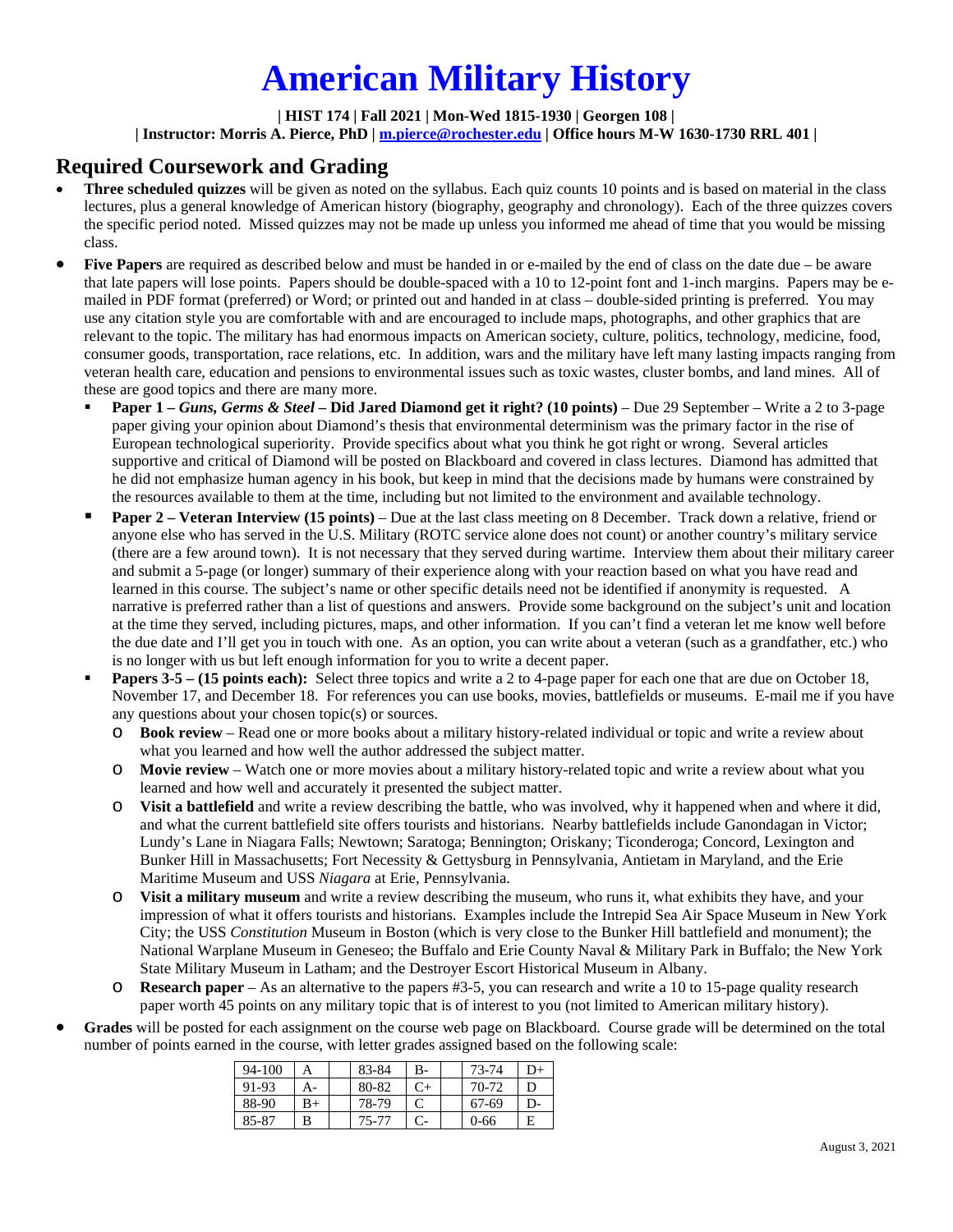- **Movies/videos** Documentary videos and movies related to the course will be shown.
- **Reading** Literally thousands of books have been written American Military History. Some general histories available on-line are listed on Blackboard and others are on the course reference page.
- **Other resources** Class powerpoint slides will be posted on Blackboard, along with links to relevant videos, articles and other material. Feel free to suggest additional materials that should be included.

## **Section I - Conquest, Settlement, and Independence - 1607-1820**

| $\mathbf{1}$            | 25 August<br>Introduction and<br><b>Historical Background</b> | Discussion of course objectives and grading. What is military history, and why is it<br>important? Sources of military history. How did White people get all the cargo? |  |
|-------------------------|---------------------------------------------------------------|-------------------------------------------------------------------------------------------------------------------------------------------------------------------------|--|
| $\overline{2}$          | 30 August                                                     | Agricultural Surpluses and the Rise of Ancient Empires                                                                                                                  |  |
|                         | Background                                                    | Video Guns, Germs & Steel - Part 1, Out of Eden                                                                                                                         |  |
| $\overline{\mathbf{3}}$ | 1 September                                                   | The Crusades                                                                                                                                                            |  |
|                         | Background                                                    | Video Guns, Germs & Steel - Part 2, Conquest                                                                                                                            |  |
|                         | 6 September                                                   | Labor Day - No class                                                                                                                                                    |  |
| $\overline{\mathbf{4}}$ | 8 September                                                   | Wars of Religion – "Kill them all. God will know His own" Arnaud-Armaury, the                                                                                           |  |
|                         | Background                                                    | Abbot of Citeaux, 1209.                                                                                                                                                 |  |
|                         |                                                               | Video Guns, Germs & Steel - Part 3, Into the Tropics                                                                                                                    |  |
|                         | 13 September                                                  | "The discovery of America was due to the failure of the crusade against the Turks,"                                                                                     |  |
| 5                       | European exploration and                                      | The Catholic Encyclopedia                                                                                                                                               |  |
|                         | settlement of America                                         |                                                                                                                                                                         |  |
| 6                       | 15 September                                                  | "Discipline is the soul of an army. It makes small numbers formidable; procures                                                                                         |  |
|                         | <b>Colonial Wars</b>                                          | success to the weak, and esteem to all." George Washington, 1759                                                                                                        |  |
| 7                       | 20 September                                                  | How George Washington started the French and Indian War.                                                                                                                |  |
|                         | <b>Colonial Wars</b>                                          | Video - When the Forest Ran Red.                                                                                                                                        |  |
| 8                       | 22 September                                                  |                                                                                                                                                                         |  |
|                         | The Revolutionary War                                         | "Don't one of you fire until you see the whites of their eyes." Prescott at Bunker Hill                                                                                 |  |
| 9                       | 27 September                                                  |                                                                                                                                                                         |  |
|                         | The Revolutionary War and the                                 | Status quo ante bellum, Treaty of Ghent, December 24, 1814                                                                                                              |  |
|                         | War of 1812                                                   | <b>Quiz 1 - Covers 1607-1820</b>                                                                                                                                        |  |

### **Section II - Building a New Nation - 1821-1930**

| 10 | 29 September                 | "I know [the battle] is lost, but the volunteers don't know it. Let them alone, we'll see |  |  |
|----|------------------------------|-------------------------------------------------------------------------------------------|--|--|
|    | Indian Removal, Manifest     | what they do." Taylor at Buena Vista.                                                     |  |  |
|    | Destiny, and War with Mexico | Paper #1 - Guns, Germs & Steel Due - Did Jared Diamond Get It Right?                      |  |  |
| 11 | 4 October                    | "If you like your slaves, you can keep them."                                             |  |  |
|    | King Cotton and Civil War    |                                                                                           |  |  |
| 12 | 6 October                    | "Those not skinning can hold a leg." Lincoln                                              |  |  |
|    | The Civil War 1861-1862      | "The Emancipation Proclamation was uttered in the first gun fired at Sumter," Seward      |  |  |
|    | 11 October                   | $Fall Break - no class$                                                                   |  |  |
| 13 |                              | "That on the first day of January, in the year of our Lord one thousand eight hundred     |  |  |
|    | 13 October                   | and sixty-three, all persons held as slaves within any State or designated part of a      |  |  |
|    | The Civil War 1862-1863      | State, the people whereof shall then be in rebellion against the United States, shall be  |  |  |
|    |                              | then, thenceforward, and forever free." Lincoln                                           |  |  |
|    |                              | "The government of the United States has in North Alabama any and all rights which        |  |  |
|    | 18 October                   | they choose to enforce in war, to take their lives, their houses, their land, their       |  |  |
| 14 | The Civil War and            | everything, because they cannot deny that war exists there, and war is simply power       |  |  |
|    | Reconstruction 1863-1877     | unconstrained by constitution or compact." Sherman                                        |  |  |
|    |                              | Paper #3 due                                                                              |  |  |
|    |                              | "The supreme ships of the Navy, on which our life depended, were fed by oil and           |  |  |
| 15 | 20 October                   | could only be fed by oil. The decision to drive the smaller craft followed naturally      |  |  |
|    | Steam, Oil and Steel         | upon this. The camel once swallowed, the gnats went down easily enough." Churchill,       |  |  |
|    |                              | 1923.                                                                                     |  |  |
| 16 | 25 October                   | "Naval power can reach no further ashore. For tenure of the land you must have a man      |  |  |
|    | The Frontier and the Empire  | with a rifle." Admiral George Dewey, 1898.                                                |  |  |
| 17 | 27 October                   | "Good lord! You're not going to send soldiers over there, are you?" U.S. Senator          |  |  |
|    | The Great War and the Bad    | Thomas S. Martin, April 6, 1917.                                                          |  |  |
|    | Peace                        | Quiz #2 covers 1821 - 1930                                                                |  |  |